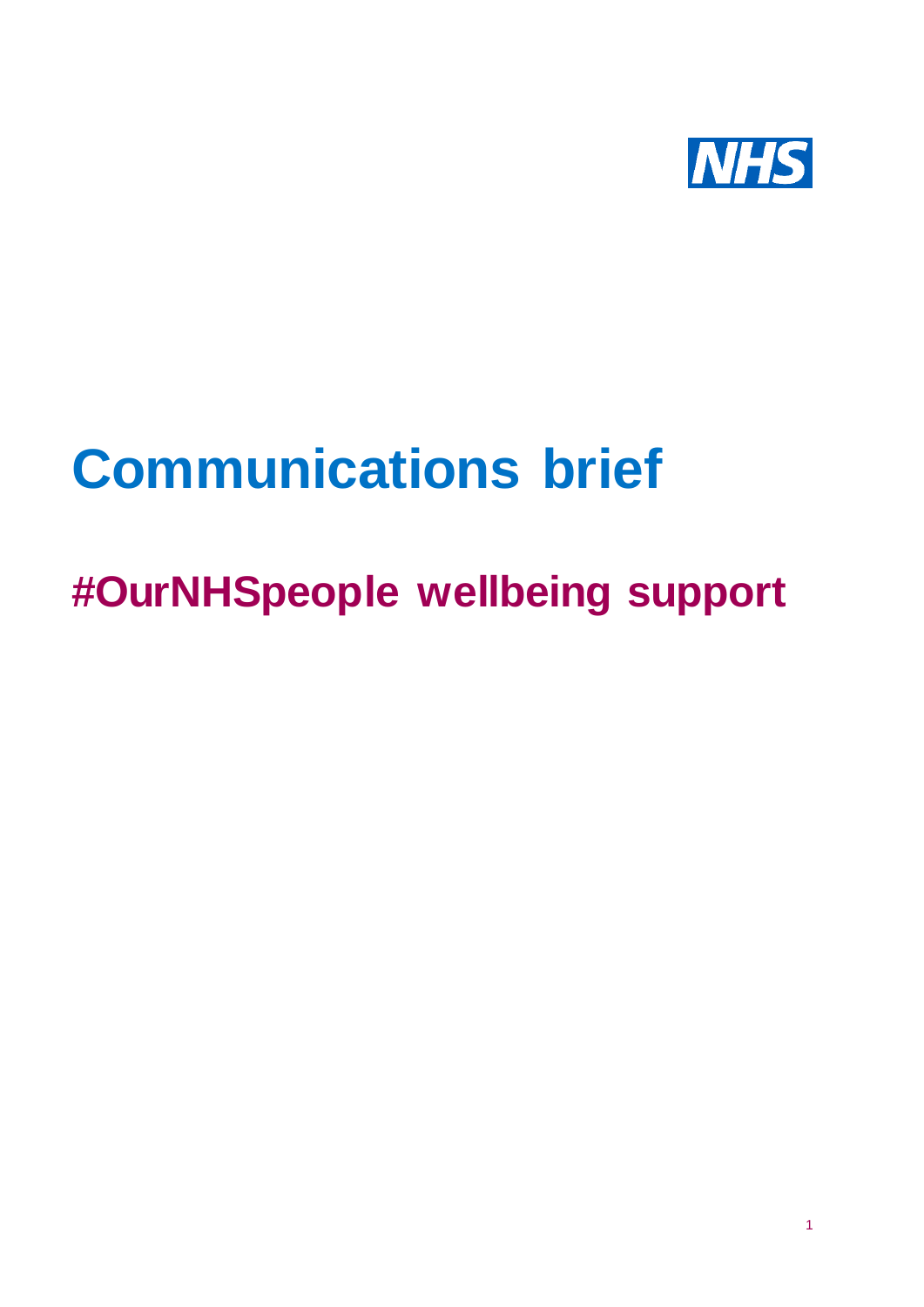## <span id="page-1-0"></span>**Contents**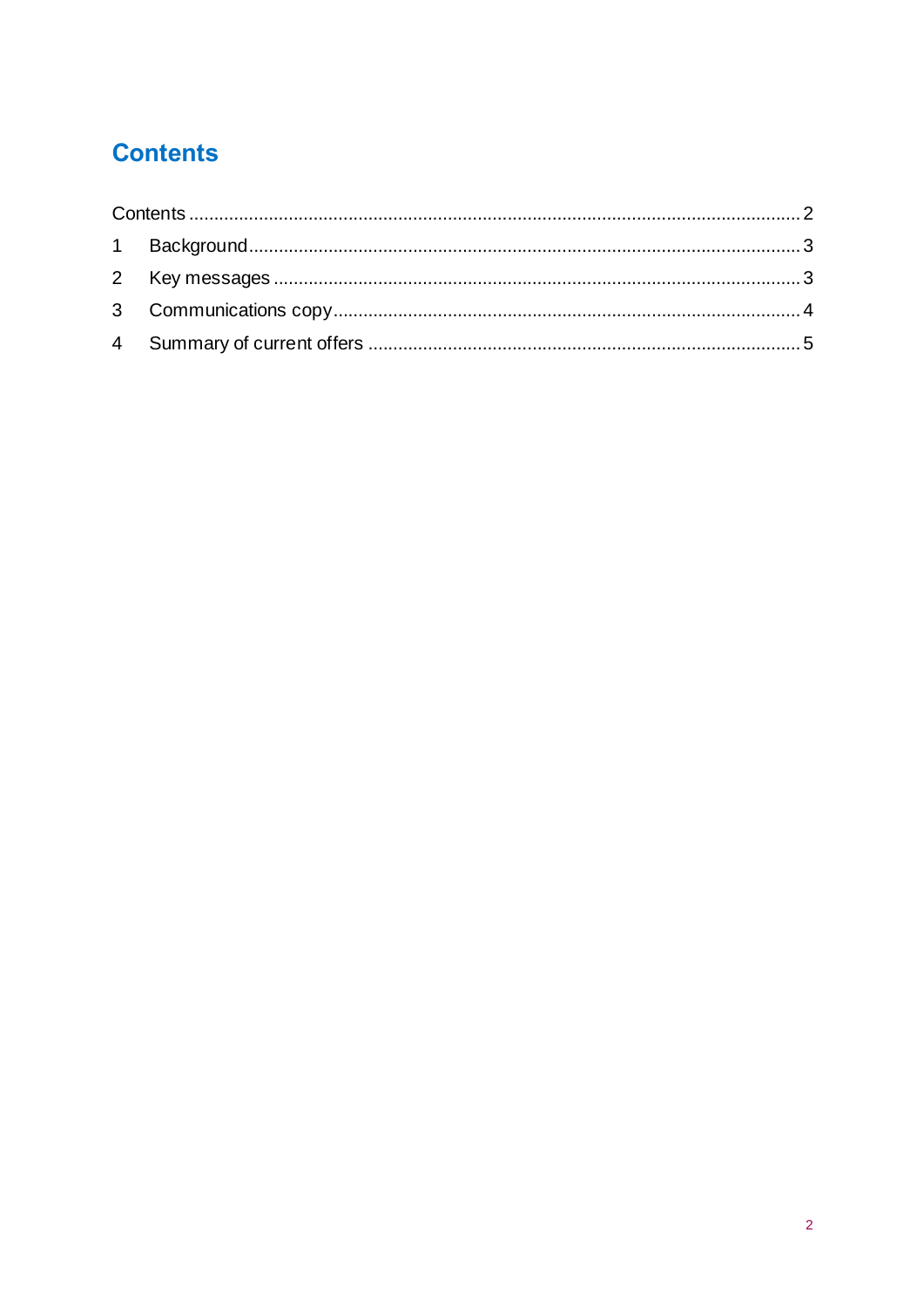## <span id="page-2-0"></span>**1 Background**

The People Directorate health and wellbeing team's NHS response to the outbreak of coronavirus is designed to protect and preserve the mental and physical safety, individual and collective psychological resilience, leadership and decision-making capacity of our NHS people.

We want to make sure that our NHS people get the support they need consistently from their employers, and that our **teams** and **people managers** feel prepared and can provide active support for their teams and each other.

The People Directorate have worked in partnership with leading experts to ensure a timely, quality and risk assessed approach that is driven by the need to support our staff to keep well both during and beyond the current emergency.

Membership of the expert reference group that has advised on the COVID-19 Health and Wellbeing staff response can be seen [here.](https://people.nhs.uk/about/)

### <span id="page-2-1"></span>**2 Key messages**

- #OurNHSPeople are doing extraordinary things and are facing an extraordinary challenge, and so need an extraordinary level of support
- This is why the NHS nationally and locally has developed a range of support for all of our NHS people, who continue to work tirelessly, whether at the front line or in supporting services
- The offer from NHS England and NHS Improvement is designed to complement, enhance and reinforce what is provided by local NHS employers, so all staff and people managers can access the consistent, high quality support they need to deal with the challenge they face
- Staff will immediately be able to access help through a helpline, and text service at all times of the day from trained professionals in a number of areas, from coaching and bereavement care to mental health and welfare support
- This package of support is based on world class research, and we're working with key national partners including Samaritans, Hospice UK, Citizens Advice, Silver Cloud, NHS Practitioner Health, Sandhurst Military Academy and NHS Leadership Academy
- This is only the start, there is a pipeline of support in place and we'll keep people up to date on further offers for our NHS staff in weeks ahead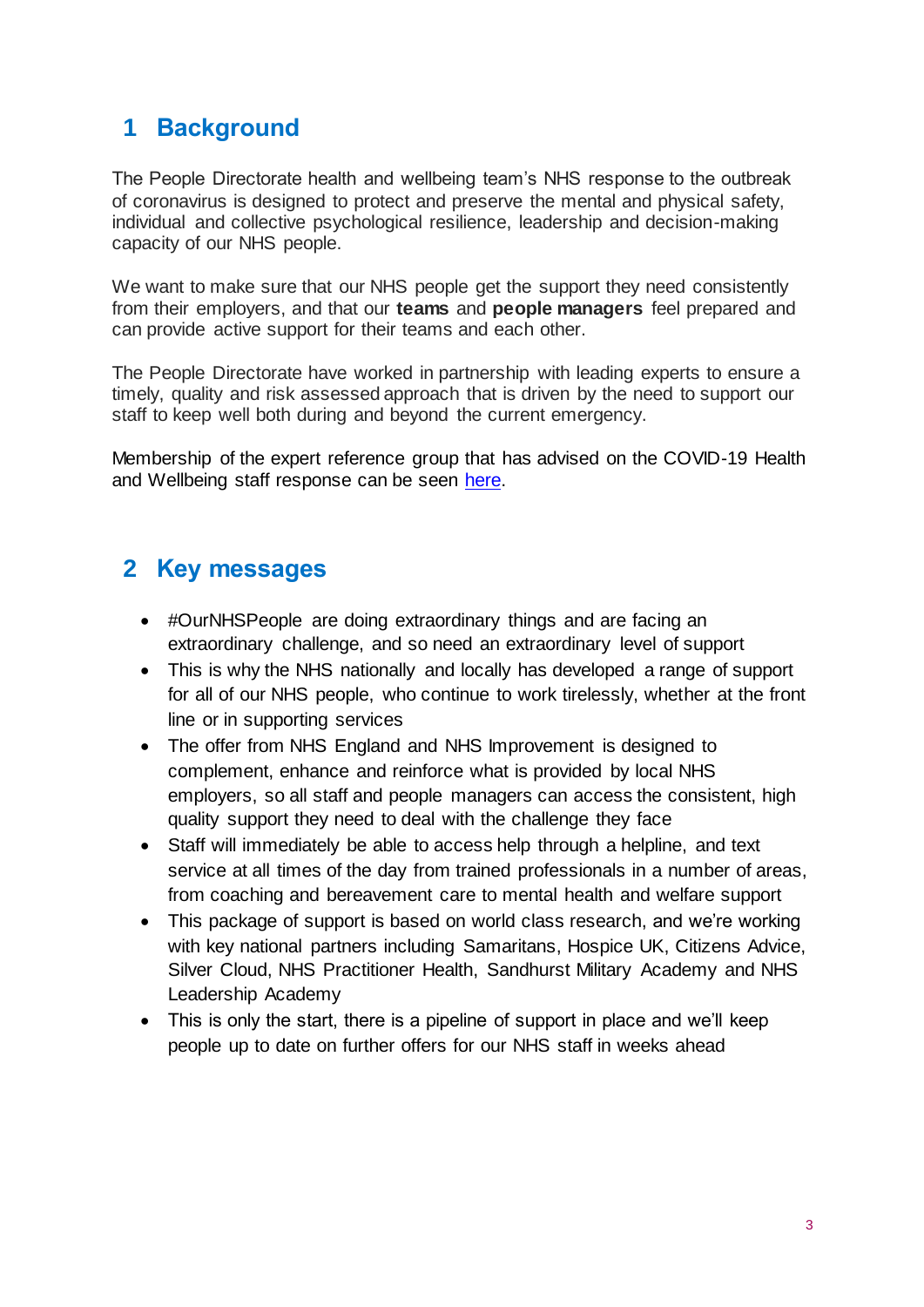## <span id="page-3-0"></span>**3 Communications copy**

#### **Bulletins**

Our NHS people are doing extraordinary things in the face of an extraordinary challenge, and so need an extraordinary level of support.

This is why the NHS nationally and locally has developed a range of wellbeing support to care for and protect all of our NHS people, whether at the front line or in supporting services.

So, from today, all our people will have access to a range of support (#OurNHSPeople Wellbeing Support) through one point of contact:

- a free wellbeing support helpline **0300 131 7000**, available from 7.00 am 11.00 pm seven days a week, providing confidential listening from trained professionals and specialist advice - including coaching, bereavement care, mental health and financial help
- a 24/7 text alternative to the above helpline simply text **FRONTLINE** to 85258
- [online](https://people.nhs.uk/) peer to peer, team and personal resilience support, including through [Silver Cloud,](https://www.silvercloudhealth.com/uk) and free mindfulness apps including [Unmind,](http://nhs.unmind.com/signup) [Headspace](http://www.headspace.com/nhs) [Sleepio](http://sleepio.com/nhs-staff) and [Daylight](http://trydaylight.com/nhs-staff)

**We encourage NHS teams to take immediate advantage of these services**. They can be used in addition to the support available from your own NHS organisations and will develop further in coming days and weeks in line with user feedback [\(nhsi.wellbeingc19@nhs.net\)](mailto:nhsi.wellbeingc19@nhs.net)

#### **Draft tweets**

@NHSEngland have launched wellbeing support for all #OurNHSPeople as they tackle #COVID19. Learn about the dedicated telephone, text and online support which is available to all staff.<https://people.nhs.uk/> 《周■

All #OurNHSPeople, wherever they work, can now access a wealth of free support all in one place. Find out about the support available from coaching to bereavement care <https://people.nhs.uk/>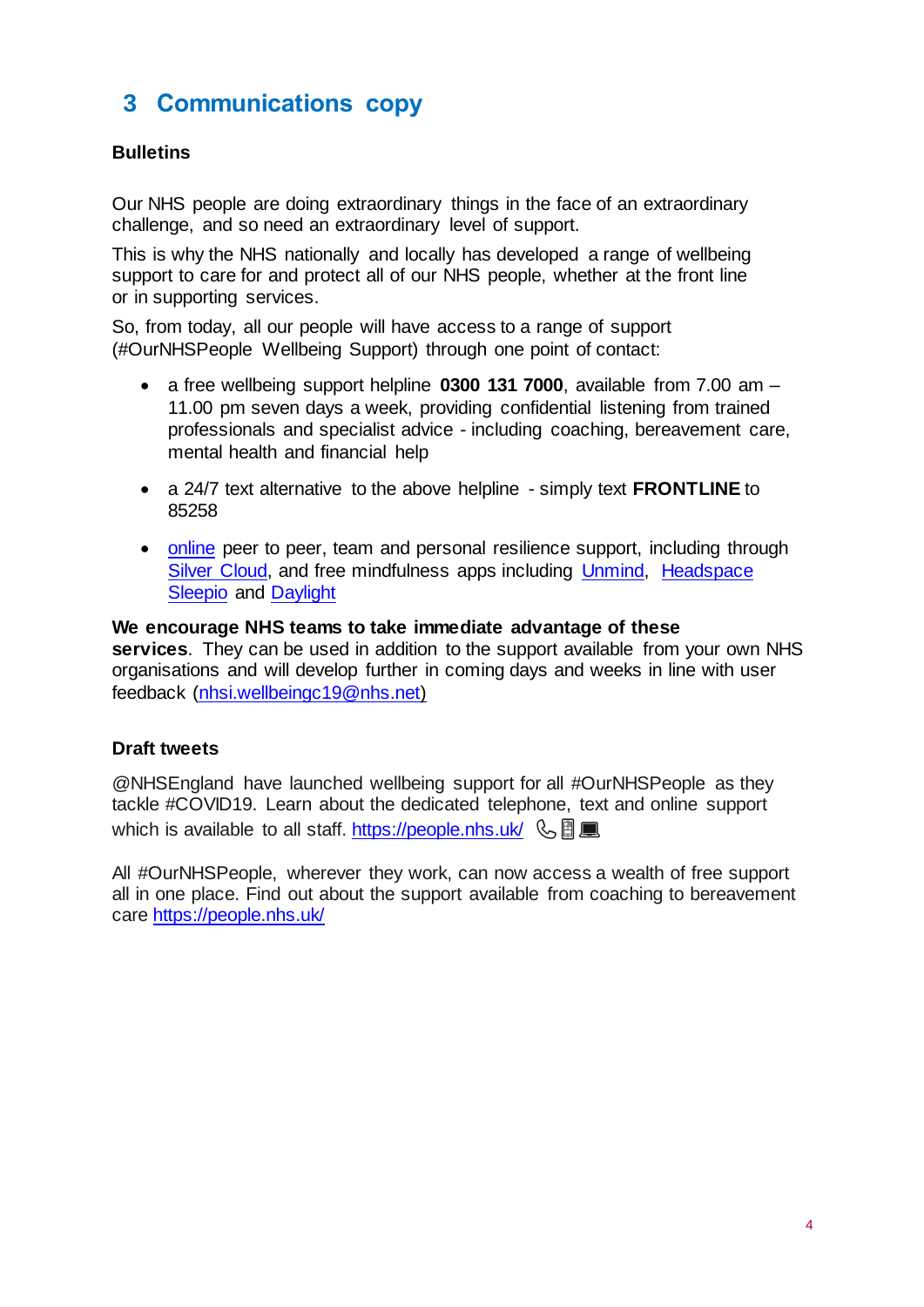## <span id="page-4-0"></span>**4 Summary of current offers**

[Online](https://people.nhs.uk/) peer to peer, team and personal resilience support

#### **#OurNHSPeople wellbeing support line 0300 131 7000**

Available from  $7.00$  am  $-11.00$  pm seven days a week, providing confidential listening from trained professionals and specialist advice - including coaching, bereavement care, mental health and financial help

#### **24/7 text support -** text **frontline** to **85258.**

In partnership with [NHS Practitioner Health](https://www.practitionerhealth.nhs.uk/) and [Shout.](https://www.giveusashout.org/)

**Free access to mental health and wellbeing apps [Unmind,](http://nhs.unmind.com/signup) [Headspace](http://www.headspace.com/nhs)** along with **[Sleepio](http://sleepio.com/nhs-staff) and [Daylight](http://trydaylight.com/nhs-staff)** for all NHS staff until the end of the year.